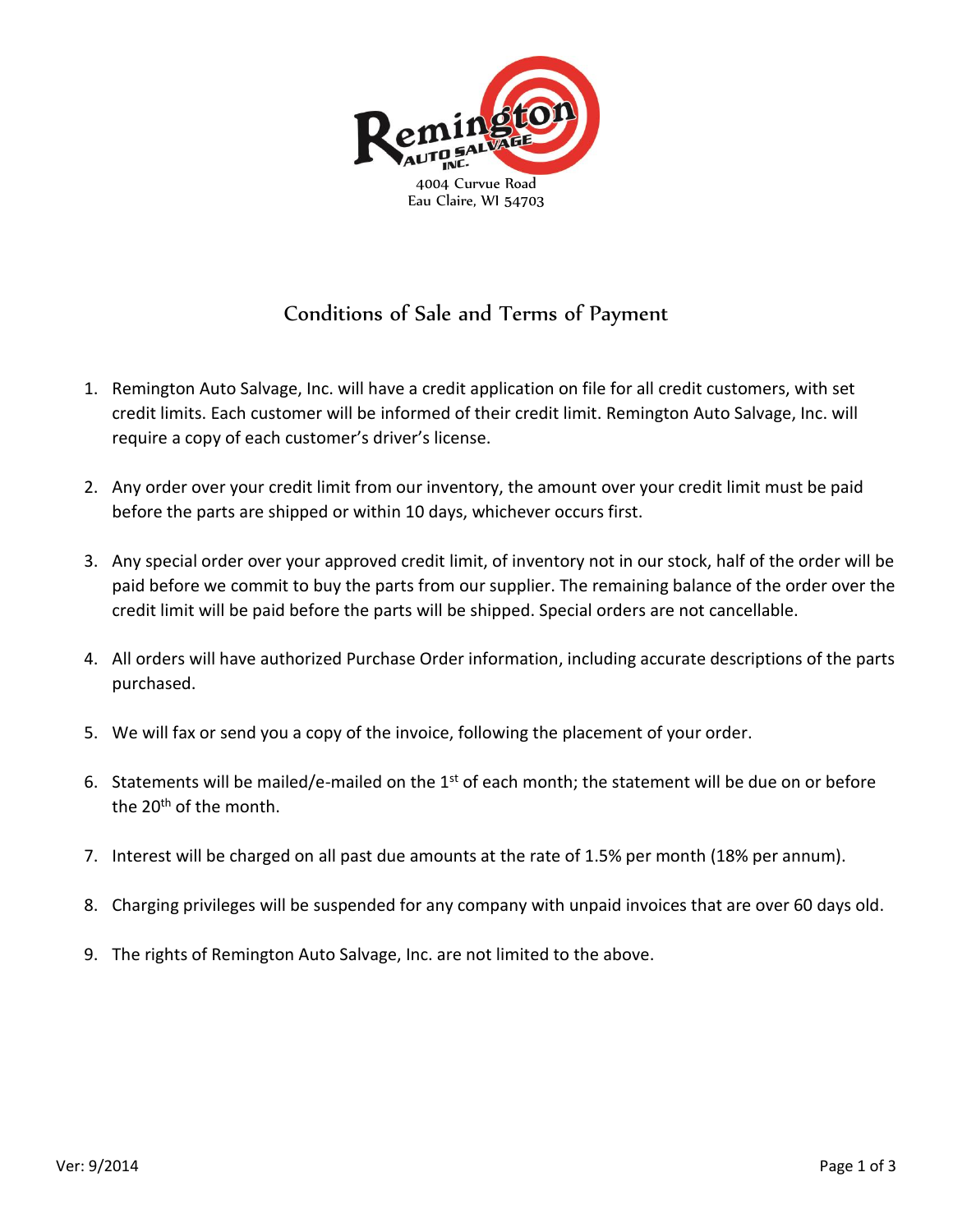

Eau Claire, WI 54703

| <b>CREDIT APPLICATON</b><br><b>Please Print Clearly</b>                                                                                                                                                                       |                            |                                                                                                                                                                                                                                                                                                                                                                                                                                                                                         |  |  |  |  |  |
|-------------------------------------------------------------------------------------------------------------------------------------------------------------------------------------------------------------------------------|----------------------------|-----------------------------------------------------------------------------------------------------------------------------------------------------------------------------------------------------------------------------------------------------------------------------------------------------------------------------------------------------------------------------------------------------------------------------------------------------------------------------------------|--|--|--|--|--|
| <b>APPLICANT INFORMATION</b>                                                                                                                                                                                                  |                            | <b>REQUESTED CREDIT AMOUNT : \$</b>                                                                                                                                                                                                                                                                                                                                                                                                                                                     |  |  |  |  |  |
| <b>BUSINESS NAME:</b>                                                                                                                                                                                                         |                            |                                                                                                                                                                                                                                                                                                                                                                                                                                                                                         |  |  |  |  |  |
| PHONE:                                                                                                                                                                                                                        | FAX:                       | FEDERAL TAX ID:                                                                                                                                                                                                                                                                                                                                                                                                                                                                         |  |  |  |  |  |
| <b>BILLING ADDRESS:</b>                                                                                                                                                                                                       |                            |                                                                                                                                                                                                                                                                                                                                                                                                                                                                                         |  |  |  |  |  |
| CITY:                                                                                                                                                                                                                         | STATE:                     | ZIP CODE:                                                                                                                                                                                                                                                                                                                                                                                                                                                                               |  |  |  |  |  |
| <b>SHIPPING ADDRESS:</b>                                                                                                                                                                                                      |                            |                                                                                                                                                                                                                                                                                                                                                                                                                                                                                         |  |  |  |  |  |
| CITY:                                                                                                                                                                                                                         | STATE:                     | ZIP CODE:                                                                                                                                                                                                                                                                                                                                                                                                                                                                               |  |  |  |  |  |
| ACCOUNTING CONTACT NAME:                                                                                                                                                                                                      |                            | PHONE & EXT #:                                                                                                                                                                                                                                                                                                                                                                                                                                                                          |  |  |  |  |  |
| ACCOUNTING CONTACT E-MAIL:                                                                                                                                                                                                    |                            |                                                                                                                                                                                                                                                                                                                                                                                                                                                                                         |  |  |  |  |  |
| WOULD YOU BE EXEMPT FROM PAYING SALES TAX?                                                                                                                                                                                    | $\Box$ YES<br>$\square$ NO | TAX PERMIT #:                                                                                                                                                                                                                                                                                                                                                                                                                                                                           |  |  |  |  |  |
| DO YOU REQUIRE PURCHASE ORDERS: □ YES                                                                                                                                                                                         | $\square$ NO               |                                                                                                                                                                                                                                                                                                                                                                                                                                                                                         |  |  |  |  |  |
| IF YES, LIST NAMES OF INDIVIDUALS WHO ARE AUTHORIZED TO CHARGE TO THIS ACCOUNT:                                                                                                                                               |                            |                                                                                                                                                                                                                                                                                                                                                                                                                                                                                         |  |  |  |  |  |
| <b>BUSINESS TYPE:</b>                                                                                                                                                                                                         | YEARS IN BUSINESS:         | DATE ESTABLISHED:                                                                                                                                                                                                                                                                                                                                                                                                                                                                       |  |  |  |  |  |
| <b>OWNER / PRINCIPAL INFORMATION:</b>                                                                                                                                                                                         |                            | *FAILURE TO PROVIDE SOCIAL SECURITY # WILL RESULT IN A MAX CREDIT LINE OF \$500                                                                                                                                                                                                                                                                                                                                                                                                         |  |  |  |  |  |
| NAME:                                                                                                                                                                                                                         | TITLE:                     | *SOCIAL SECURITY #:                                                                                                                                                                                                                                                                                                                                                                                                                                                                     |  |  |  |  |  |
| E-MAIL ADDRESS:                                                                                                                                                                                                               |                            | PHONE & EXT #:                                                                                                                                                                                                                                                                                                                                                                                                                                                                          |  |  |  |  |  |
| NAME:                                                                                                                                                                                                                         | TITLE:                     | *SOCIAL SECURITY #:                                                                                                                                                                                                                                                                                                                                                                                                                                                                     |  |  |  |  |  |
| E-MAIL ADDRESS:                                                                                                                                                                                                               |                            | PHONE & EXT #:                                                                                                                                                                                                                                                                                                                                                                                                                                                                          |  |  |  |  |  |
| <b>CREDIT / TRADE REFERENCE INFORMATION:</b>                                                                                                                                                                                  |                            |                                                                                                                                                                                                                                                                                                                                                                                                                                                                                         |  |  |  |  |  |
| <b>BUSINESS:</b>                                                                                                                                                                                                              |                            | <b>CONTACT PERSON:</b>                                                                                                                                                                                                                                                                                                                                                                                                                                                                  |  |  |  |  |  |
| PHONE:                                                                                                                                                                                                                        | FAX:                       | EMAIL:                                                                                                                                                                                                                                                                                                                                                                                                                                                                                  |  |  |  |  |  |
| <b>BUSINESS:</b>                                                                                                                                                                                                              |                            | <b>CONTACT PERSON:</b>                                                                                                                                                                                                                                                                                                                                                                                                                                                                  |  |  |  |  |  |
| PHONE:                                                                                                                                                                                                                        | FAX:                       | EMAIL:                                                                                                                                                                                                                                                                                                                                                                                                                                                                                  |  |  |  |  |  |
| <b>BUSINESS:</b>                                                                                                                                                                                                              |                            | <b>CONTACT PERSON:</b>                                                                                                                                                                                                                                                                                                                                                                                                                                                                  |  |  |  |  |  |
| PHONE:                                                                                                                                                                                                                        | FAX:                       | EMAIL:                                                                                                                                                                                                                                                                                                                                                                                                                                                                                  |  |  |  |  |  |
| principals listed. In consideration for extension of credit, said business promises to pay for all purchases with the terms agreed.                                                                                           |                            | Any misrepresentation in this application will be considered as fraud, since the information herein is the basis for the extension of credit. As an inducement to<br>grant credit, the undersigned warrants that the information submitted is accurate and correct. You are authorized to investigate the credit references and                                                                                                                                                         |  |  |  |  |  |
| the month. The attached terms and conditions of sale are considered to be an integral part of this credit application.                                                                                                        |                            | OUR TERMS: Statements will be delivered via mail or email on the 1st of each month. All items on the statement need to be paid on or before the 20 <sup>th</sup> day of                                                                                                                                                                                                                                                                                                                 |  |  |  |  |  |
| behalf of the said business.                                                                                                                                                                                                  |                            | Undersigned agrees to pay a service charge of 1.5% per month (18% per annum) on all past due balances. In the event any third parties are employed to collect<br>any outstanding monies due by said business, the undersigned agrees to pay reasonable collection agency costs, including attorney fees, whether or not<br>litigation has commenced, and all costs of litigation incurred. The undersigned represents that he/she has the authority to execute this credit agreement on |  |  |  |  |  |
| BUSINESS NAME: New York State State State State State State State State State State State State State State State State State State State State State State State State State State State State State State State State State |                            |                                                                                                                                                                                                                                                                                                                                                                                                                                                                                         |  |  |  |  |  |
|                                                                                                                                                                                                                               |                            |                                                                                                                                                                                                                                                                                                                                                                                                                                                                                         |  |  |  |  |  |
|                                                                                                                                                                                                                               |                            |                                                                                                                                                                                                                                                                                                                                                                                                                                                                                         |  |  |  |  |  |